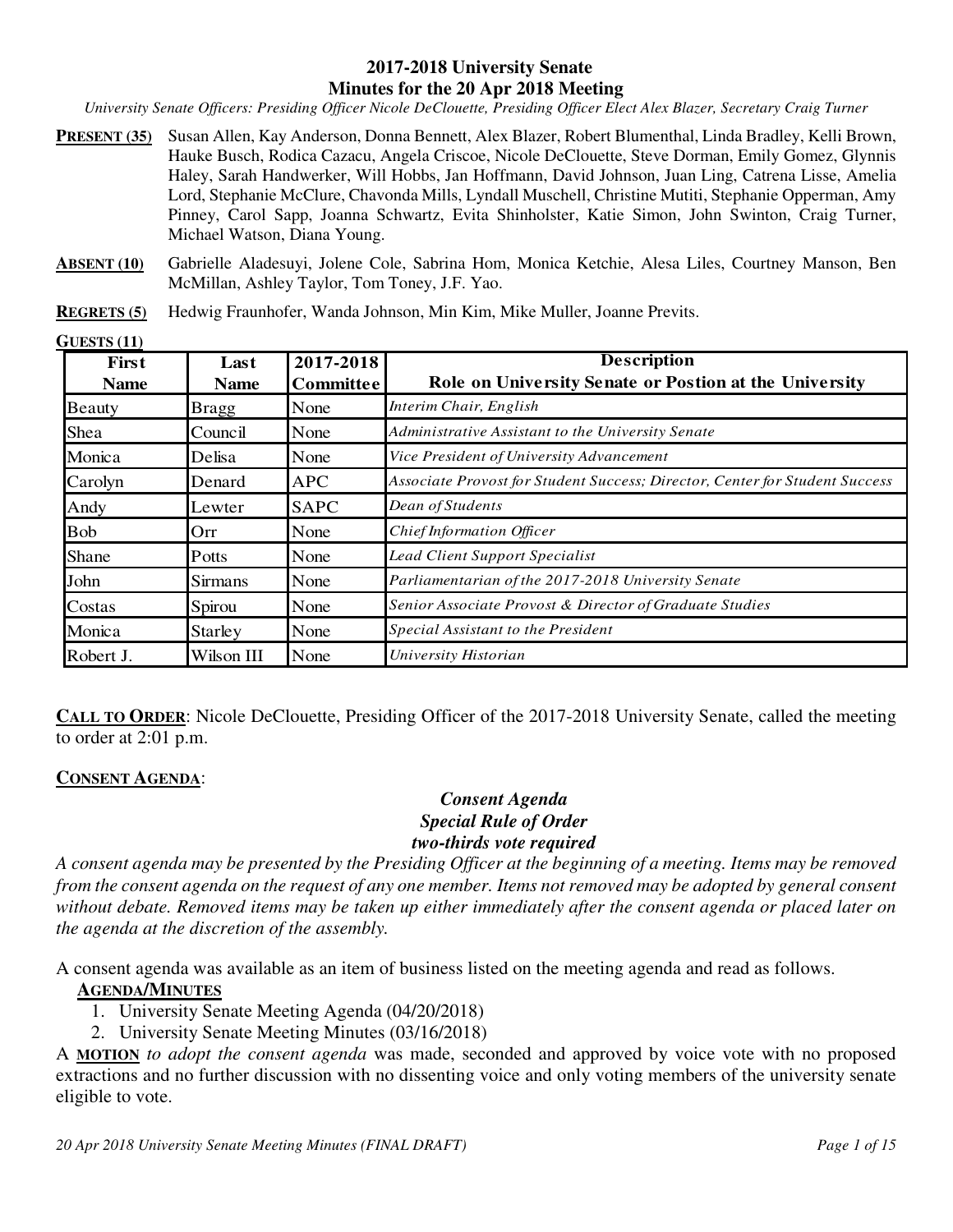**AGENDA**: The agenda for this meeting was *approved as circulated* as item 1 of the consent agenda.

**MINUTES**: The minutes of the 16 Mar 2018 university senate meeting were *approved as circulated* as item 2 of the consent agenda.

**PRESIDENT'S REPORT** – President Steve Dorman

- 1. **VICE PRESIDENT FOR STUDENT AFFAIRS SEARCH UPDATE** Our new vice president-elect for student affairs, Dr. Shawn Brooks, will join us on Tuesday, May 1, 2018. Dr. Brooks currently serves as the vice president for student affairs at the University of Pittsburgh – Johnstown. He will work with Dr. Harshbarger and fully assume the position upon Dr. Harshbarger's retirement on June 30, 2018.
- 2. **STAFF SUMMER OPTIONAL FLEXTIME PROGRAM** This is an optional program. Participation is voluntary on the part of the employee and subject to approval by the employee's direct supervisor and/or vice president to whom their unit reports. This program will be available from May 14 – July 27, 2018. The program will be offered to all GC staff but will be determined on a case-by-case basis and based upon the business needs of the unit. A final decision regarding position eligibility will be made by the supervisor of the area with final approval by the respective vice president. The typical flextime granted will be four 10-hour days within one week. Details will be released to the campus on Monday.
- 3. **BOREN SCHOLARSHIP APPLICANTS** Jonathan Mangrum, a junior economics and political science honors student from Augusta, GA, has been selected as a Boren Scholar. Jonathan will participate in the South Asian Flagship Language Institute, which will entail taking courses in Urdu at the University of Wisconsin this summer, followed by an in-country study at the American Council for International Education in Lucknow, India. The Boren Scholarship is a highly competitive award – Jonathan is our first student to win this award. Boren Scholarships provide funding for undergraduate students to study critical needs languages in world regions vital to U.S. interests. Boren Scholars are those academically ambitious individuals pursuing a career in federal national security. Recipients will work in the federal government for a minimum of one year after graduation. Another of our students, David Williams, a sophomore economics major also from Augusta, GA, was selected as an alternate for the African Language Flagship Institute in Swahili.
- 4. **FULBRIGHT SCHOLARSHIP FINALIST** Janileyah Thompson has been awarded a Fulbright Scholarship for the South Korea English Teaching Assistantship for 2018-2019. She is a 2017 (December) Mass Communication graduate from Newnan, Georgia.
- 5. **FORMER STUDENT JOINS KNIGHT COMMISSION OF INTERCOLLEGIATE ATHLETICS** Former Georgia College Class Valedictorian of 2015, who also is our all-time leading scorer in Georgia College Women's Basketball history, has been appointed as a Board Member of the Knight Commission of Intercollegiate Athletics. To my knowledge, our own Shanteona Keys is the youngest member ever named to the Commission and the only NCAA Division II student-athlete to ever serve. The Knight Commission is THE most influential voice in the alignment of higher education and intercollegiate athletics.
- 6. **OXFORD EXPERIENCE** Cameron "Cam" Watts, an Economics major, is planning to spend the Michaelmas term (fall semester) at the University of Oxford, Regents Park College. He then plans to travel to Germany to spend the spring semester with our partner, SRH Hochschule Heidelberg. His future goals involve addressing the economics of social injustice; so while abroad, he plans to study behavioral economics, social policy, and law.
- 7. **MAX NOAH SINGERS AT CARNEGIE HALL** Based on a video submission and her curriculum vitae, Dr. Jennifer Flory has been invited to conduct at Carnegie Hall on Saturday, May 19, 2018. Our auditioned choir and Max Noah Singers were also invited based on their submission of a performance recording. A group of 40 students and 8 faculty/staff began learning the music in January and will participate in the concert. This achievement is truly a step along the path to preeminence.
- 8. **LEGISLATIVE SESSION** (Submitted by Johnny Grant)
	- a. As previously reported, there were two remaining pieces of legislation (other than the budget) with potential impact to the University System still in play as the session drew to a close. The initial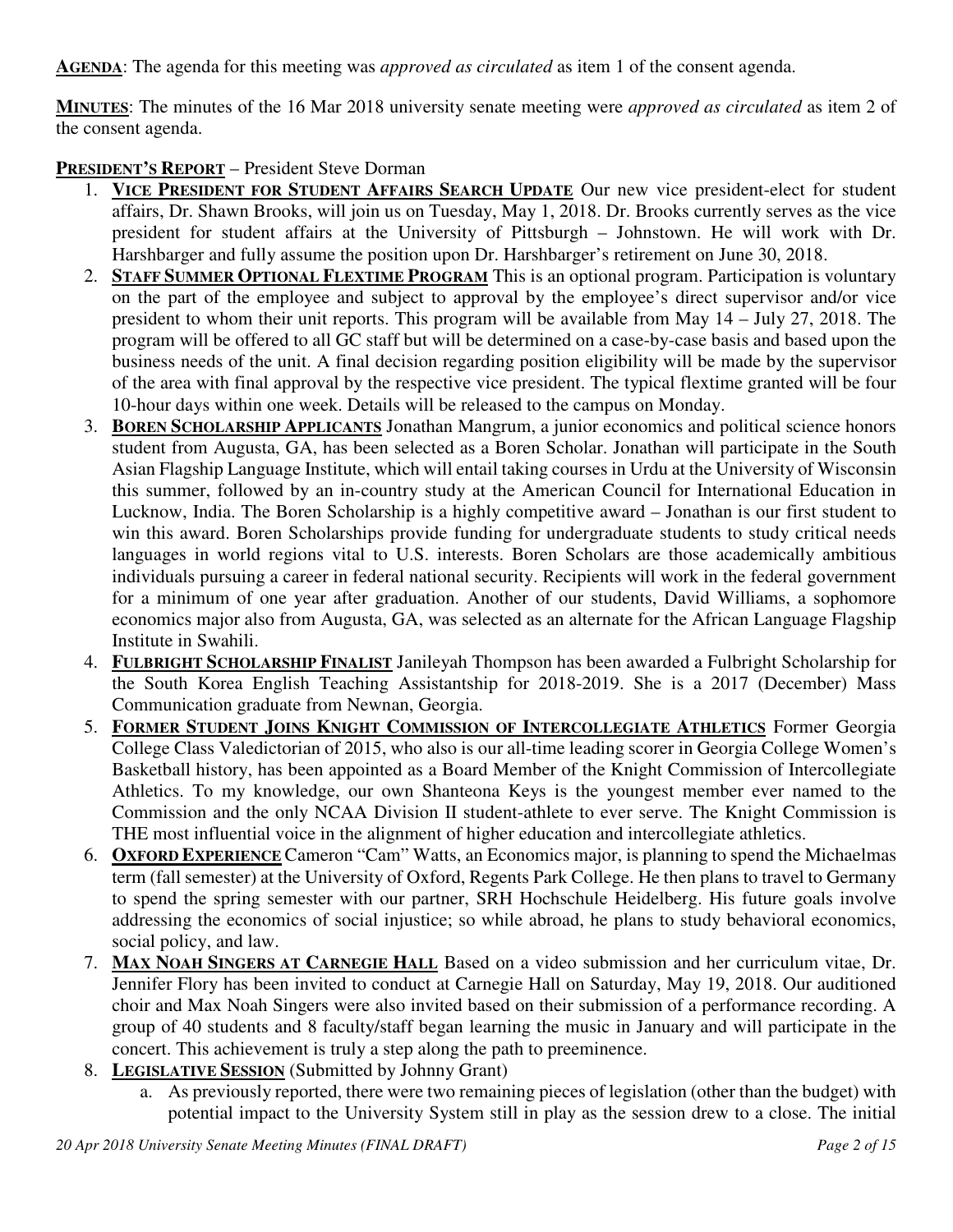language of SB 339, the legislation addressing "free expression" on public university campuses, received quite a bit of push-back from members of the university system who felt the legislation would have adverse effects on the university environment. A substitute bill passed the Senate with many changes incorporated at the request of the University System of Georgia. Additional changes were incorporated during the House Judiciary Committee process which further lessened the adverse effects for public universities. SB 339 received final passage on Thursday, March 29, and awaits action by Governor Deal before becoming law.

- b. SB 348 began as a simple bill to allow units of the Technical College System of Georgia to have campus police departments like those operated by the University System. Unexpected changes in the Senate resulted in language reducing the perimeter around university campuses where our campus police departments have jurisdiction. This caused concern by the campus law enforcement community, students, and even municipal police forces who generally welcome the extra coverage. Further changes in the House Public Safety Committee increased confusion over jurisdiction. Ultimately, the original language authorizing TCSG Police was attached to another bill without all of the confusing and controversial perimeter language and SB 348 was allowed to die a quiet death in the House Rules Committee.
- c. The FY2019 Budget achieved final passage on the last day of the 2018 legislative session. The appropriations bill is the only required action of the General Assembly each year, and final passage of the "big budget" is often one of the last items of business on "Sine Die." During the last few days of the legislative session, Governor Deal revised the revenue estimate upwards to reflect positive developments in Georgia's economy. This created an opportunity for several additional expenditures, many of which were for education. Additional expenditures for K-12 education were authorized which enabled full funding of the QBE formula for public schools for the first time since the formula's creation in the 1980s.
- d. The University System also benefitted from the increased revenue estimate. In the FY 2019 Budget, which begins on July 1 of 2018, the University System of Georgia has allocations totaling \$2.15 billion in Formula Funds which includes an increase of \$51 million in Formula Enrollment growth and a \$56.9 million increase in funding for TRS which adjusts the employer share of TRS from 16.81% to 20.9%.
- e. Many capital projects throughout the university system were also funded through Georgia's Bond program, and Georgia College was successful in obtaining funding for two projects of interest to us this year.
	- i. \$900,000 for furniture, fixtures and equipment to complete the Terrell Hall renovation currently underway, and
	- ii. \$1.7 million for planning and design of an Integrated Science Complex to supplement the severely overcrowded Herty Hall and help meet the increased demands in our science programs.
- 9. **FY 2019 BUDGET UPDATE** President Dorman read this update into the record noting it would be sent by email to the university community following this university senate meeting.

## *Dear GC Colleagues,*

*In my 2017 State of the University Address, I mentioned that there would be speed bumps along the way that might slow our progress on the road to preeminence. Although our Fiscal Year 2019 upcoming budget makes this analogy somewhat of a reality for us, overall, we fared well in new state appropriations. I would like to share some of this fiscal year's challenges with all of you.* 

*The Board of Regents has determined that for FY 2019, there will be no tuition rate increases. Additionally, we have intentionally maintained a relatively flat undergraduate enrollment base to support our unique mission. While we did realize a small increase in our budget from the BOR, these funds were quickly absorbed by requirements in retirement fund obligations and other mandates on our budget. As a result, our revenues from tuition* 

*20 Apr 2018 University Senate Meeting Minutes (FINAL DRAFT) Page 3 of 15*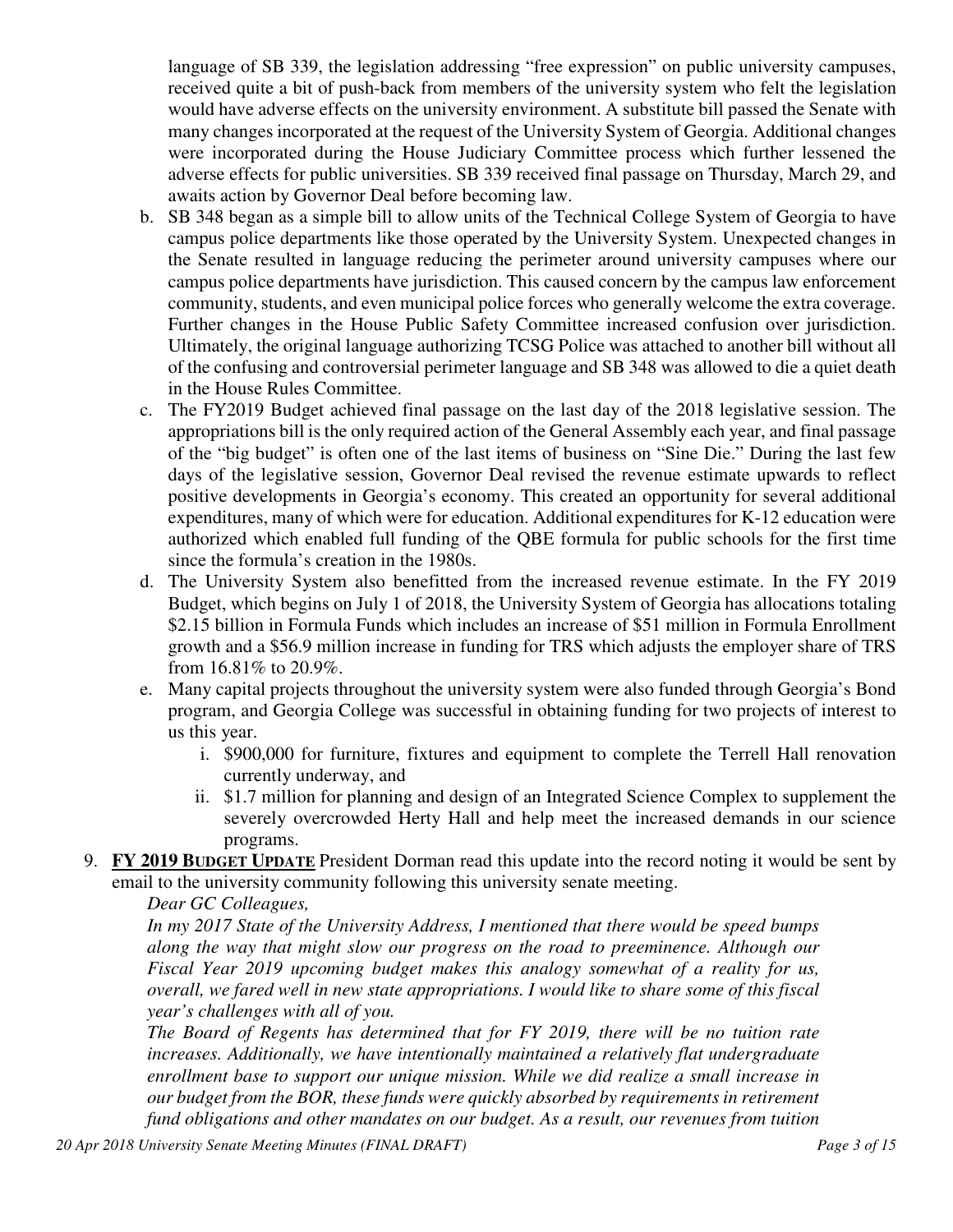*will remain stagnant; and our budget for the year will not produce new or additional funds for investment in growth for the institution.* 

*There are additional expenses and financial obligations which must be funded. Specifically, these include:* 

- *The employer-funded portion of health insurance premium increases will require an additional \$265K from this year's budget.*
- *Faculty promotions will create an additional funding need of approximately \$134K.*
- *Some of our software needs are unfunded, and we will require an additional \$88K to offset this in addition to increases in current contract license fees.*
- *There are permanent commitments which will require an additional \$389K for annual ongoing operations (i.e. academic space leases and benefits on lines realized through redirection).*

*The totality of these unfunded budget requirements and gaps amounts to \$876K as we move into our Fiscal Year 2019. As a result, we must find funds from existing dollars. Savings generated through the decommissioning of the Macon Graduate Center will go toward supporting some of these institutional needs; in addition, we will use reserve funding.* 

*These new unfunded demands on our budget along with the lack of tuition increase require that we exercise restraint as we define next year's budget. Unfortunately, since there was no allocation by the legislature for merit increases, our ability to provide salary increases this year will also be impeded.* 

*On a positive note, due to our budget planning process and our continuous redirection efforts, we will be able to support over \$369K in funding redirection to meet the following staffing needs as requested by the deans for GC next year:* 

- *A part-time Administrative Assistant for Chemistry, Physics, and Astronomy*
- *A part-time Ceramics Studio Technician for the Art Department*
- *A part-time Assistant Museum Registrar/Collections Manager*
- *A part-time Administrative Assistant conversion to full-time in the School of Nursing*
- *A Music Accompanist position*
- *A lecturer in Government and Sociology*
- *A tenure-earning faculty in the School of Nursing*
- *Part-time casual labor support for Mass Communication*
- *Additional administrative support for Student Success*

*Additionally, we received \$1.7M in state bond funding to support the planning and design for a new Integrated Science Complex and \$900K in equipment funding to finish out the Terrell Hall and Kilpatrick renovations.* 

*While our budget reality is challenging this year, the unfunded demands will be manageable. We are fortunate that the university's budget office has planned well for scenarios like these – allowing us to mitigate these speed bumps along the way.* 

*Although we will lack the ability to provide funding for salary increases, I am also aware that many of you have increasing obligations on your own personal finances. The cost of living has continued to increase. Please know that I recognize this and understand the hardships that rising costs present to all of you. I am hopeful that next year will be more promising for us for salary increases.* 

*I certainly wish we were in a position to do more, and I am hopeful that next year's budget will be more favorable. Nevertheless, I am confident that our progress will continue to move forward. Tough times reveal true character. Because of this and because of who you are, I know that no matter what the circumstances are, we will continue on our path to preeminence. I thank each of you for your diligence, perseverance, and the excellence you bring every day to Georgia College for our students and for each other.*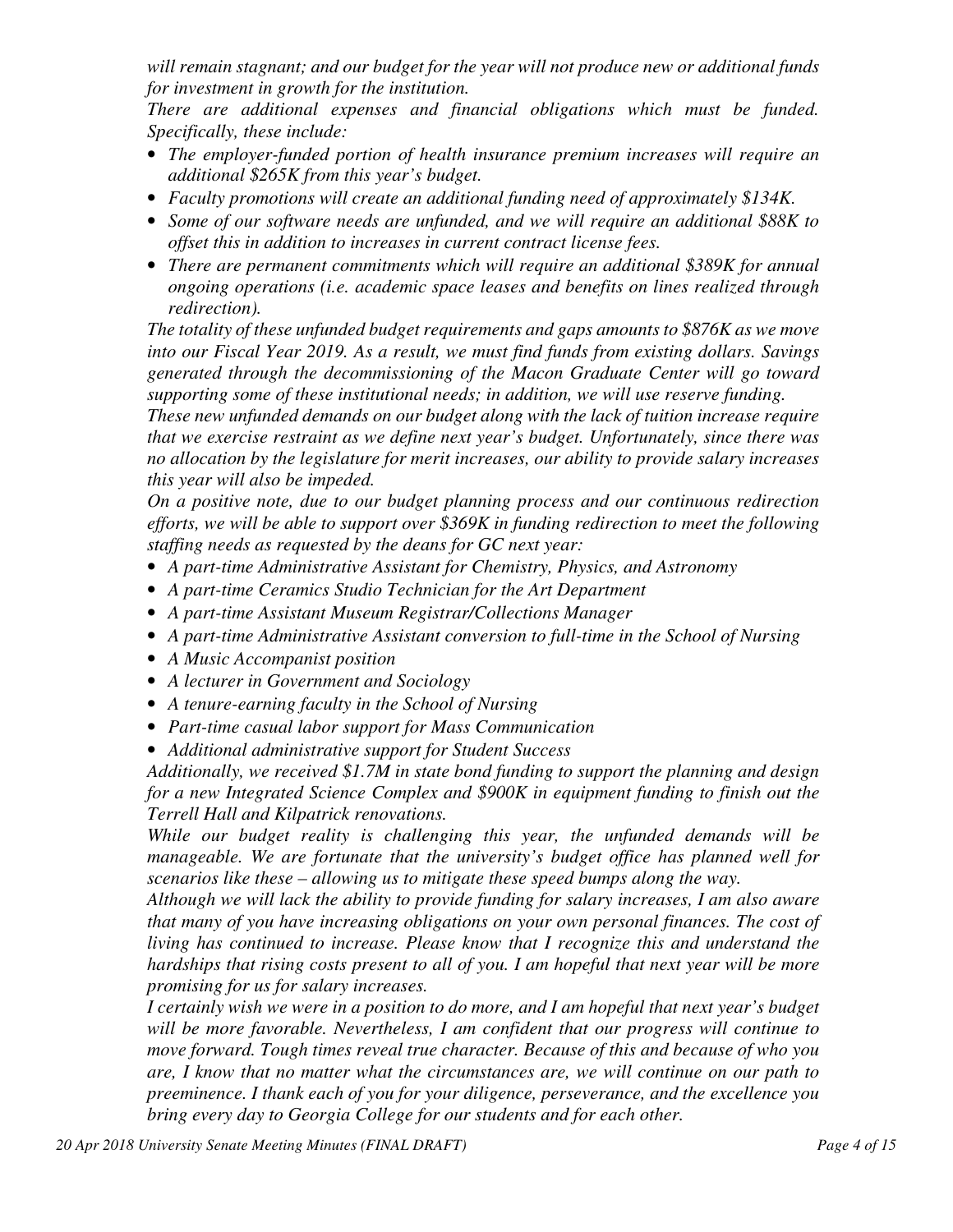*Sincerely, Steve Dorman President* 

#### 10. **SAVE THE DATES**

- a. Graduate Commencement
	- i. Speaker: Mr. Tony Nicely, GC graduate and former CEO of GEICO
	- ii. Friday, May 11, 2018
	- iii. 7:00pm Centennial Center
- b. Undergraduate Commencement
	- i. Speaker: Dr. Bruce Harshbarger
	- ii. Saturday. May 12, 2018
	- iii. 9:00am & 2:00pm Centennial Center
- 11. **QUESTIONS** President Dorman invited questions from the floor. There were none.

#### **PROVOST'S REPORT** – Provost Kelli Brown

- 1. **CHARLES DUNN AWARD** Congratulations to Dr. Jennifer Flory for receiving the 2018 COPLAC Charles Dunn Award. The COPLAC Board of Directors, in memory of the contributions of Charles Dunn to the advancement of the consortium and to student success in the public liberal arts sector, had established an annual faculty award in his name. Charles Dunn understood that members of the faculty play the essential role in advancing this mission. Therefore the COPLAC Award recognizes a faculty member whose commitment to student success goes "above and beyond" the classroom and office, the traditional roles of teacher, academic advisor, and mentor. Those of you that know Dr. Flory know that she has demonstrated, over the course of many years, extraordinary attention to students as individuals who sometimes face unique challenges, both on and off campus that may compromise their academic performance. She has provided student-centered service in all she does. Again, Congratulations to Dr. Flory!
- 2. **STUDENT RESEARCH** Georgia College celebrated mentored undergraduate research & creative endeavors at the NCUR Conference held in Edmond, OK, April 4-7, 2018. A total of 43 students represented 56 authors and coauthors at the conference. The students provided 15 poster presentations, 16 oral presentations, and one visual arts exhibition. There were 12 disciplines represented (Arts, Biology, Bio-Chemistry, Chemistry, Physics, Communication, English, Environmental Science, Health Sciences, History, Math, Political Science, and Psychology). The students were accompanied by Drs. Doreen Sams, Kelly Massey, and Min Kim, as well as Jaclyn Queen who chaperoned the students on the bus trips and served as the photographer. Thank you to all the faculty who worked with these students to not only work with them in research and creative endeavors but also prepare them to submit an abstract for the conference and present.
- 3. **INDIRECT COST CHANGE** Thanks to the efforts of Dr. Spirou, our academic deans and Ms. Robin Lewis, effective July 1, 2018 the Indirect Cost for Academic Colleges and other service divisions will change and for the first time at Georgia College include the PI and department in the calculation. The University is specifying more sharing of IDC (Indirect Cost) to the PI and PI's academic unit, in hopes that will incentivize more faculty in writing for external funding. Please share widely.

## **IDC DISTRIBUTION RATES Effective July 1, 2018 Colleges and the University Library Units**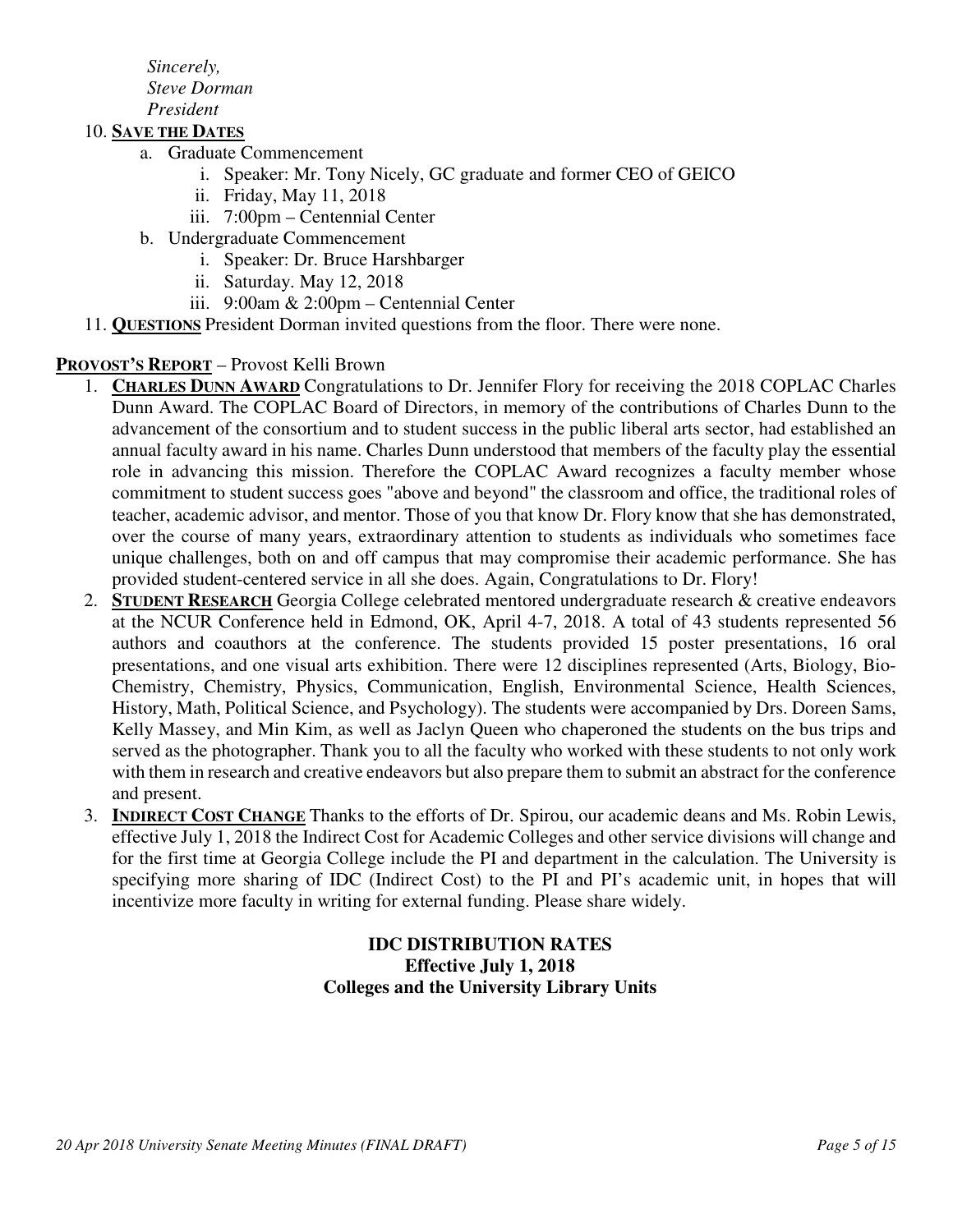|                  | <b>IDC</b> Rates |                           |       |           |  |  |
|------------------|------------------|---------------------------|-------|-----------|--|--|
|                  | $32\%$           | $13.6 - 31.9\%$ 8.1-13.5% |       | $0 - 8\%$ |  |  |
| Provost          | 24%              | 50%                       | 70%   | 90%       |  |  |
| <b>OGSP</b>      | 37%              | 20%                       | 10%   | $0\%$     |  |  |
| Colleges/Library | 13%              | 8%                        | $0\%$ | $0\%$     |  |  |
| Departments      | 8%               | $7\%$                     | $6\%$ | 2%        |  |  |
| <b>PIs</b>       | 18%              | 15%                       | 14%   | 8%        |  |  |

## **IDC DISTRIBUTION RATES Effective July 1, 2018 All Other Units**

|             | <b>IDC</b> Rates |                             |        |           |  |  |
|-------------|------------------|-----------------------------|--------|-----------|--|--|
|             | $32\%$           | $13.6 - 31.9\%$   8.1-13.5% |        | $0 - 8\%$ |  |  |
| Provost     | 25%              | 58.80%                      | 80%    | 100%      |  |  |
| <b>OGSP</b> | 37.50%           | 20.60%                      | $10\%$ | $0\%$     |  |  |
| Units       | 37.50%           | 20.60%                      | $10\%$ | $0\%$     |  |  |

- 4. **EXTRA COMPENSATION ON EXTERNALLY FUNDED AWARDS** All faculty/staff are strongly encouraged to pursue outside funding to support their research, creative endeavors, and/or outreach. In the situation where this funding allows for support of faculty salary, it should be first applied to summer pay, which is limited to the BOR Policy 8.3.12.3 of no more than 33-⅓% of regular academic year salary. For consistency, and based on federal regulations (200.430(h)(2)), *in no event will academic year salary charged to all externally funded awards, irrespective of the basis of computation, exceed the proportionate share of the IBS (institutional base salary) for that period. This principle applies to all members of faculty* (12 or 10 month contracts). *IBS is defined as the annual compensation paid by an IHE (Institution of Higher Education) for an individual's appointment, whether that individual's time is spent on research, instruction, administration, or other activities.* To reiterate, during regular contract periods, faculty or fulltime staff may not receive additional pay above their IBS/annual salary from externally funded sources. During the academic year, the external funding could result in faculty/staff salary savings for the home department. The faculty may choose to use the salary savings to underwrite course buyout(s) where available or to rebudget in support of allowable expenses for the faculty/staff, i.e., travel, supplies, and/or minor equipment. Both of these options must receive written approval of the department chair at time of application. This takes effect July 1, 2018.
- 5. **PROMOTION AND TENURE** Georgia College recently approved the promotion of 24 faculty members for their excellence in teaching, scholarship/creative activities, and service to the university, community and/or profession. The university would also like to announce that 11 faculty members earned tenure. All promotions and tenured statuses become effective with the start of the 2018-2019 contract year. Please take time to review the list and congratulate your fellow colleagues for achieving either promotion and/or tenure.

## a. **College of Arts and Sciences**

- Elissa Auerbach, promotion to Professor
- Kasey Karen, tenure and promotion to Associate Professor
- Allison VandeVoort, tenure and promotion to Associate Professor
- Lori Robinson, promotion to Senior Lecturer
- Claire Sanders, promotion to Senior Lecturer
- Stephanie Opperman, tenure and promotion to Associate Professor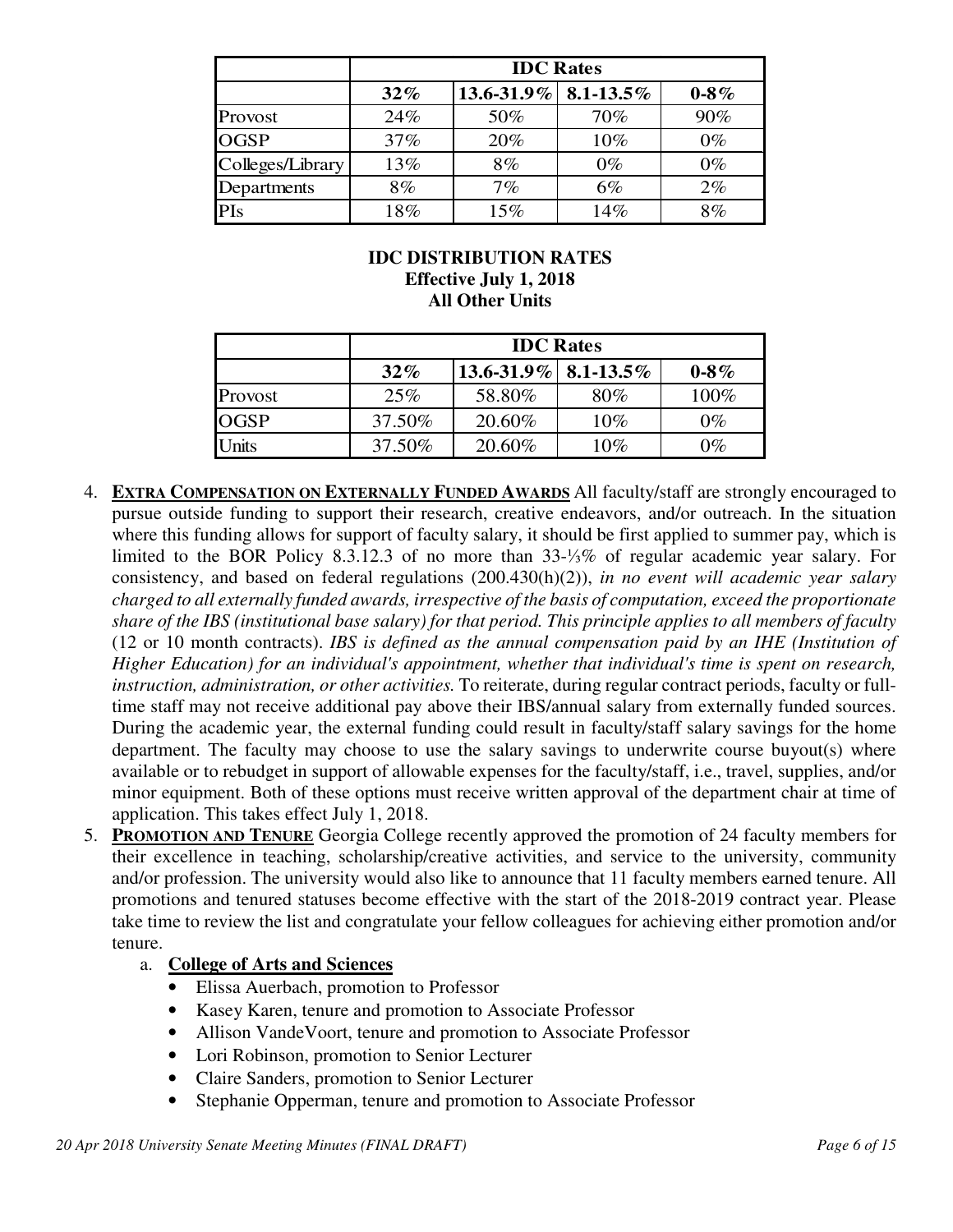- Amanda Respess, promotion to Senior Lecturer
- Angel Abney, promotion to Professor
- Jebessa Mijena, tenure and promotion to Associate Professor
- Hong Yue, tenure and promotion to Associate Professor
- Ashley Taylor, tenure and promotion to Associate Professor
- Eric Griffis, promotion to Professor

## b. **College of Health Sciences**

- Josie Doss, tenure and promotion to Associate Professor
- Leslie Moore, promotion to Professor
- Kelley Massey, tenure and promotion to Associate Professor
- JoAnne Raatz, promotion to Senior Lecturer
- Emily Simonavice, tenure and promotion to Associate Professor

# c. **J. Whitney Bunting College of Business**

- Brooke Conaway, tenure and promotion to Associate Professor
- Ling Leng, promotion to Professor
- Bryan Marshall, promotion to Professor
- Juan Ling, promotion to Professor

# d. **John H. Lounsbury College of Education**

- Linda Bradley, promotion to Professor
- Yeprem Mehranian, tenure and promotion to Associate Professor
- Rui Kang, promotion to Professor
- 6. **QUESTIONS** Provost Brown invited questions from the floor. There were none.

## **RECOGNITIONS**:

- 1. Nicole DeClouette noted that certificates of recognition were signed by President Dorman and are awarded for participating in shared governance to three groups of individuals who
	- a. serve on a university senate committee who are not also university senators called "volunteers"
	- b. are completing their term of service as a university senator called "senators completing terms," and
	- c. serve as a committee officer, university senate officer, or serve on Executive Committee called "leaders."
- 2. Volunteers received their certificates at the 30 Mar 2018 meetings of committees.
- 3. Senators completing terms and leaders received their certificates at this meeting. President Dorman was invited to assist in distributing certificates. Nicole DeClouette read the names of those being recognized while President Dorman awarded the certificates of recognition. Senators completing terms and leaders who were not present will receive their certificates at a later date.
	- a. Senators Completing Terms meriting recognition include the following.
		- i. SELECTED STUDENT SENATORS Altimease Lowe, Amelia Lord, Mike Muller.
		- ii. SELECTED STAFF SENATORS Wanda Johnson, Courtney Manson, Evita Shinholster, Michael Watson.
		- iii. PRESIDENTIAL APPOINTEES Susan C. Allen (RPIPC), Kay Anderson (CAPC/EAPC), Robert Blumenthal (FAPC), Gabrielle Aladesuyi (SAPC), and Alesa Liles (APC).
		- iv. ELECTED FACULTY SENATORS Jolene Cole (Library), Emily Gomez (CoAS), David Johnson (CoAS), Juan Ling (CoB), Mary Magoulick (CoAS), Chavonda Mills (At-Large), Lyndall Muschell (CoE), Christine Mutiti (CoAS), Stephanie Opperman (CoAS), Joanne Previts (CoE), John R. Swinton (CoB), Carol Sapp (CoHS), and Craig Turner (CoAS).
	- b. Leaders meriting recognition include the following.
		- i. ADMINISTRATIVE ASSISTANT Shea Council.
		- ii. PARLIAMENTARIAN John Sirmans.
		- iii. COMMITTEE OFFICERS
			- 1) APC John R. Swinton (Chair), Rodica Cazacu (Vice-Chair), Catrena Lisse (Secretary)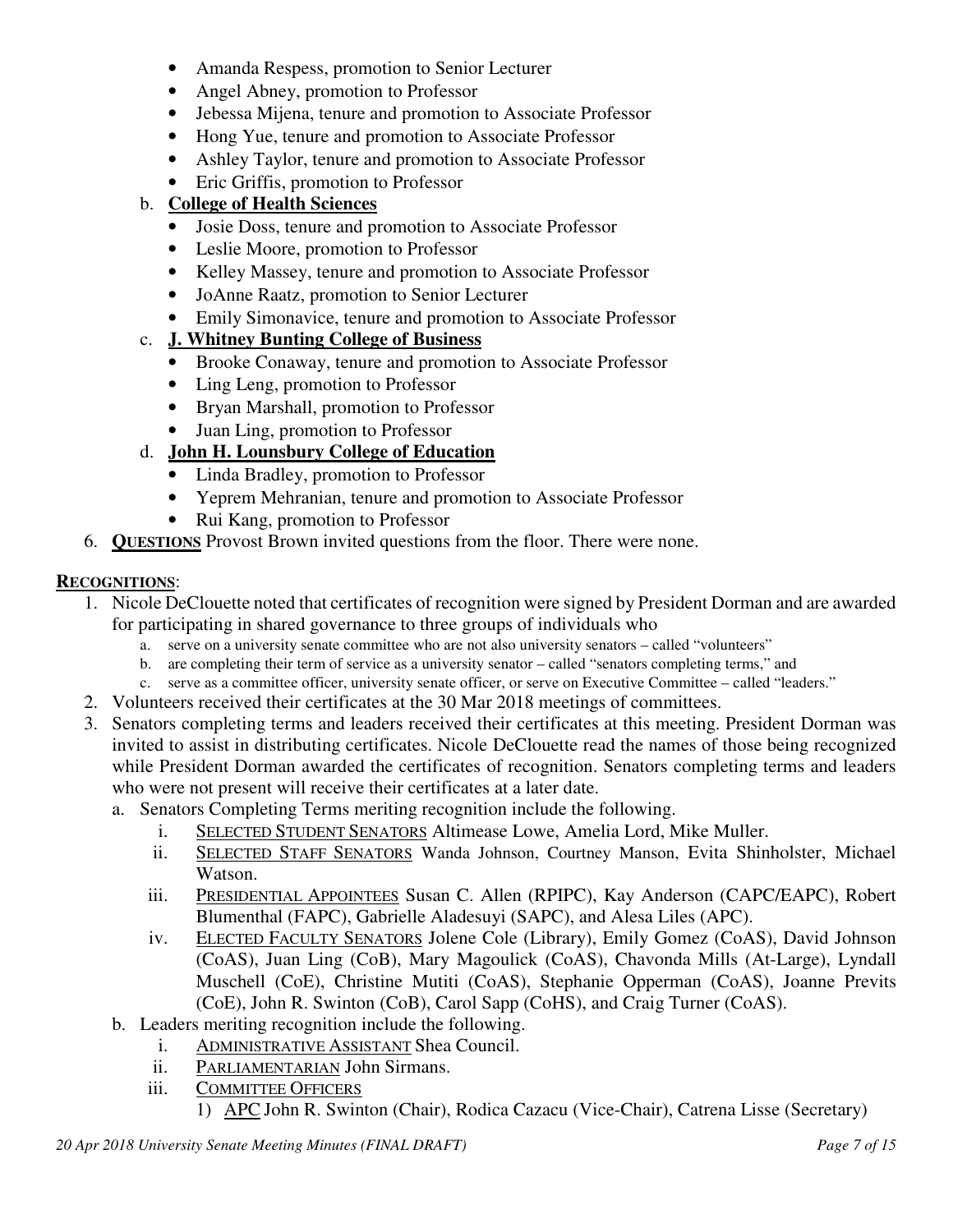- 2) CAPC Lyndall Muschell (Chair), Angel Abney (Vice-Chair), Angela Criscoe (Secretary)
- 3) EAPC Lyndall Muschell (Chair), Angel Abney (Vice-Chair), Angela Criscoe (Secretary)
- 4) ECUS Nicole DeClouette (Chair), Alex Blazer (Vice-Chair), Craig Turner (Secretary)
- 5) FAPC David Johnson (Chair), Ashley Taylor (Vice-Chair), Sarah Handwerker (Secretary)
- 6) RPIPC Diana Young (Chair), Donna Bennett (Vice-Chair), Courtney Manson (Secretary)
- 7) SAPC Emily Gomez (Chair), Wanda Johnson (Vice-Chair), Simplice Tchamna (Secretary)
- 8) SCON Alex Blazer (Chair), Craig Turner (Secretary)
- 9) SOCC Mary Magoulick (Chair Fall 2017), Brandon Samples (Chair Spring 2018)
- 10) SOCC Brandon Samples (Vice-Chair Fall 2017), Kay Anderson (Secretary)
- iv. EXECUTIVE COMMITTEE MEMBERS Provost Brown, Alex Blazer (CoAS), Jolene Cole (Library), President Dorman, Nicole DeClouette (CoE), Will Hobbs (CoHS), Chavonda Mills (CoAS), Craig Turner (CoAS), and J.F. Yao (CoB).
- v. UNIVERSITY SENATE OFFICERS Nicole DeClouette (Presiding Officer), Alex Blazer (Presiding Officer Elect), and Craig Turner (Secretary).

**UNFINISHED BUSINESS**: There was one item of unfinished business.

- 1. **MOTION 1718.ECUS.005.B (PROPOSED REVISIONS TO THE UNIVERSITY SENATE BYLAWS)** On behalf of the committee, Nicole DeClouette, ECUS Chair, presented the motion *To approve the proposed revisions to the University Senate Bylaws as outlined in the supporting documents*.
	- a. **SUPPORTING DOCUMENTS** Supporting documentation, accessible in the online motion database, was available for display on the big screen.
		- *i. Summary\_List\_Bylaws\_Revisions\_2018-03-02.docx* An MSWord file containing a summary list of the proposed revisions (editorial and non-editorial) to the university senate bylaws.
		- ii. *USBylaws\_ProposedRev\_2018-02-21 (1).docx* An MSWord file containing the proposed revisions to the university senate bylaws. Select **All Changes** from the **Review** tab to view the proposed revisions in Track Changes format.
	- b. **CONTEXTUAL INFORMATION** Nicole DeClouette provided the following contextual information.
		- i. This motion received its first reading at the 16 Mar 2018 university senate meeting.
		- ii. This is the second reading of these proposed revisions to the university senate bylaws.
		- iii. These proposed revisions were prepared as follows.
			- 1) Craig Turner prepared a draft of proposed revisions and circulated the draft to the work group electronically.
			- 2) The work group (Craig Turner, Nicole DeClouette, John Swinton, Alex Blazer, Chavonda Mills, Lyndall Muschell, and David Johnson) met on 21 Feb 2018 to discuss the proposed revisions.
			- 3) Craig Turner revised the document once again and this was what was circulated to ECUS to review in preparation for its 2 Mar 2018 meeting. This draft was adopted by ECUS as circulated for inclusion as a supporting document (see item ii above) to this motion.
			- 4) Craig Turner created a summary of the editorial and non-editorial proposed revisions, which is a supporting document (see item i above) to this motion.
		- iv. Nicole DeClouette read into the record the summary list of non-editorial revisions found in a supporting document (see item i above) to this motion.
	- c. **DISCUSSION**  None
	- d. **SENATE ACTION** Motion 1718.ECUS.005.B was **APPROVED** by voice vote with no additional discussion and no dissenting voice – meeting *the two-thirds majority of those casting votes favoring adoption* threshold required by the university senate bylaws revision process quoted below – and only voting members of the university senate eligible to vote.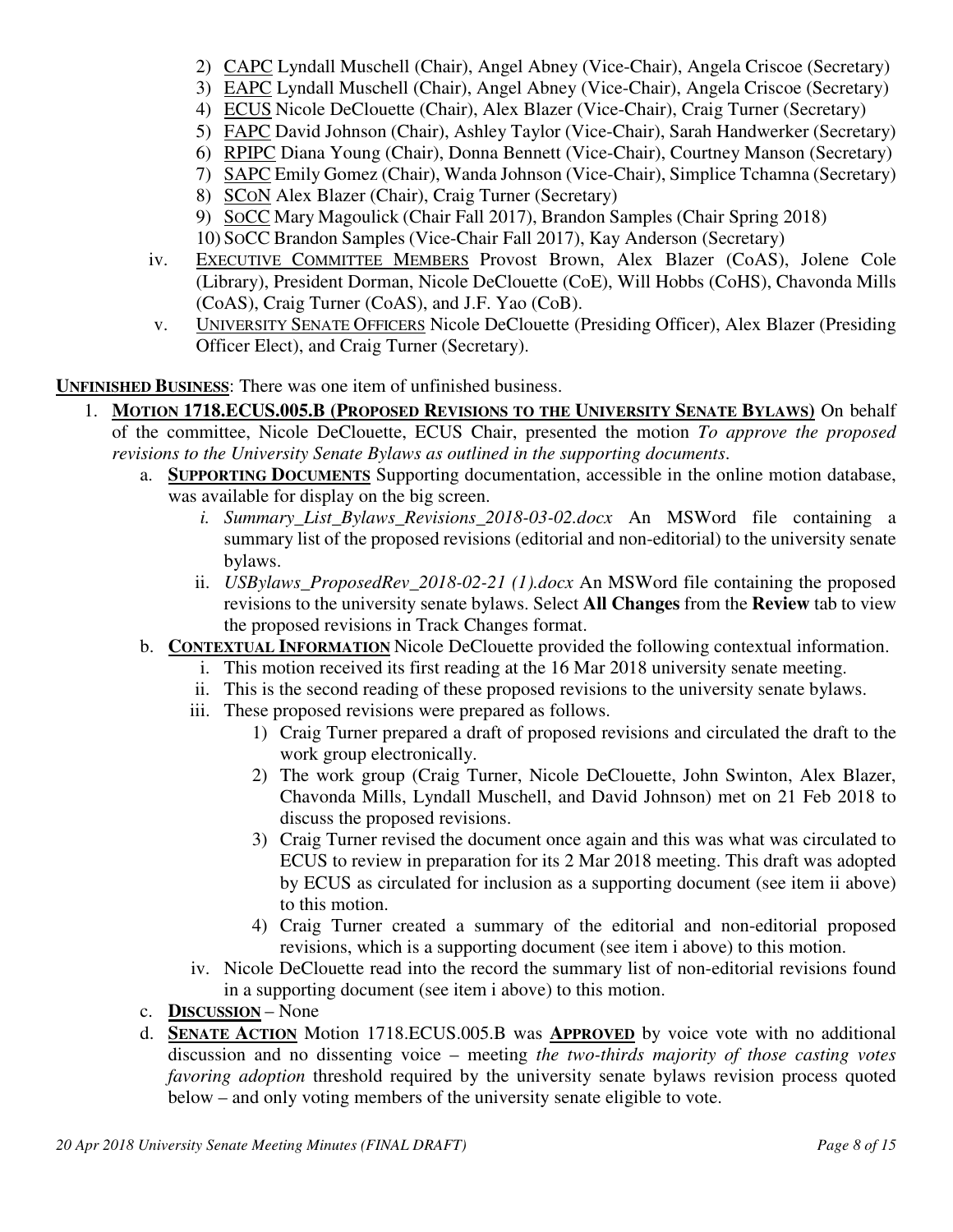*Note: This was the second reading of this motion. At the conclusion of its first reading at the previous university senate meeting, further deliberation including a vote on this motion was POSTPONED to the next university senate meeting to comply with the university senate bylaws revision process that is quoted here.* 

*VI.Section 3. Non-editorial Revisions. Motions regarding non-editorial revisions of these bylaws shall receive consideration at two consecutive regular meetings of the University Senate. At the first of these meetings, the motion shall receive a first reading wherein it is introduced by the Executive Committee in compliance with VI.Section2 and debated by the University Senate but may not be voted on. At the conclusion of this first reading, the motion must be postponed to the next regular meeting of the University Senate. At this next meeting, the motion shall receive a second reading wherein it shall receive disposition. Adoption of the motion shall occur with a twothirds majority of those casting votes favoring adoption and upon approval of the University President.* 

#### **NEW BUSINESS:**

- 1. **MOTION 1718.APC.001.P (PROPOSED REVISION TO OFFICE HOURS POLICY (1 OF 2))** On behalf of the committee, John R. Swinton, APC Chair, presented the motion *To approve the proposed revisions to the existing office hours policy as described in the referenced material.*
	- a. **SUPPORTING DOCUMENTS** Supporting documentation, accessible in the online motion database, was available for display on the big screen. While no supporting documents, **Referenced Material** *The current office hours policy reads:*

*"Each instructor shall post office hours on his/her door. The instructor is responsible for maintaining adequate office hours to enable him/her to be available for meeting with any student who wishes to see him/her. In no case shall posted office hours for student consultation be less than a minimum of one clock hour a day."* 

*http://gcsu.smartcatalogiq.com/Policy-Manual/Policy-Manual/Academic-*

*Affairs/EmploymentPolicies-Procedures-Benefits/Faculty-Rights-and-*

*Responsibilities/Faculty-Work-Requirements/Office-Hours-Posting*

*APC proposes the final sentence be reworded from "In no case shall posted office hours for student consultation be less than a minimum of one clock hour a day." to "In no case shall posted office hours for student consultation be less than five hours (300 minutes) per week."* 

*Upon extensive deliberation, APC considered the final sentence to create constraints that are not entirely consistent with the spirit of the regulation and inappropriate for some circumstances (for example, programs that require considerable field work supervision).* 

- b. **CONTEXTUAL INFORMATION** John R. Swinton provided the following contextual information.
	- i. He read the aforementioned **Referenced Material** into the record.
- c. **DISCUSSION**
	- i. Question: If a faculty member is teaching only one course, does this policy apply? *Yes*.
- d. **SENATE ACTION** Motion 1718.APC.001.P was *APPROVED* by voice vote with no additional discussion and with a vocal minority expressing a dissenting voice and only elected faculty senators eligible to vote.
- 2. **MOTION 1718.APC.002.P (PROPOSED REVISION TO OFFICE HOURS POLICY (2 OF 2))** On behalf of the committee, John R. Swinton, APC Chair, presented the motion *To approve the proposed revisions to the existing office hours policy as described in the referenced material.*
	- a. **SUPPORTING DOCUMENTS** Supporting documentation, accessible in the online motion database, was available for display on the big screen. While no supporting documents, **Referenced Material** *The current office hours policy reads:*

*"Each instructor shall post office hours on his/her door. The instructor is responsible for maintaining adequate office hours to enable him/her to be available for meeting with any*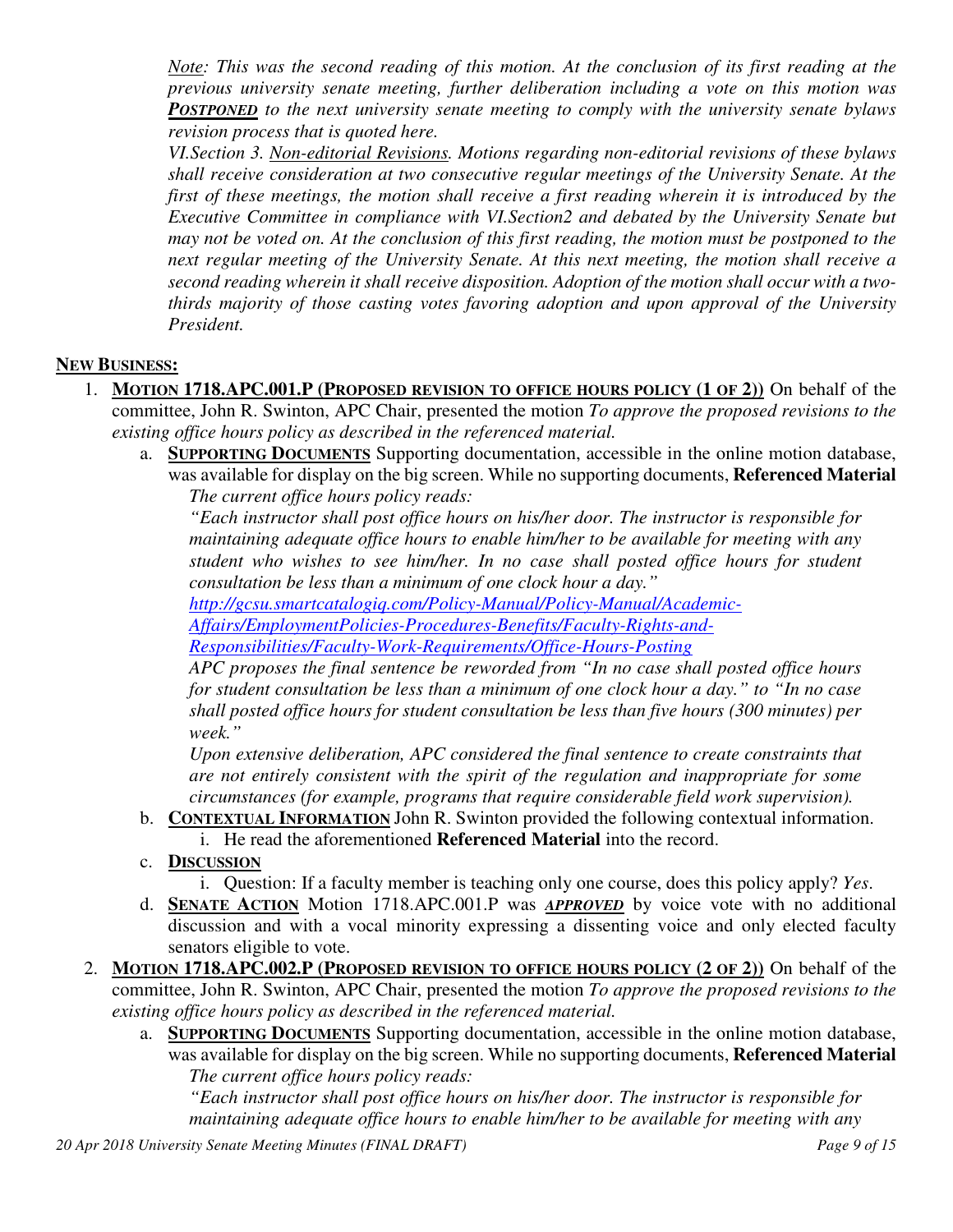*student who wishes to see him/her. In no case shall posted office hours for student consultation be less than a minimum of one clock hour a day."* 

*http://gcsu.smartcatalogiq.com/Policy-Manual/Policy-Manual/Academic-*

*Affairs/EmploymentPolicies-Procedures-Benefits/Faculty-Rights-and-Responsibilities/Faculty-Work-Requirements/Office-Hours-Posting*

*APC proposes the addition at the end of the statement the following two sentences: "Scheduling opportunities for synchronous virtual communication with students is acceptable. In the event office hours are cancelled, faculty members should make a conscientious effort to reschedule them."* 

*It is APC's opinion that for many programs synchronous virtual delivery methods offer students reasonable alternatives to face-to-face office hours and may expand contact between students and faculty members.* 

- b. **CONTEXTUAL INFORMATION** John R. Swinton provided the following contextual information.
	- i. He read the aforementioned **Referenced Material** into the record.
- c. **DISCUSSION**
	- i. Question: What is the problem we are trying to solve? *The addition of synchronous virtual is to broaden the policy so that it can be applied to online courses*.
	- ii. A **MOTION TO AMEND** To strike sentence two specifically strike *In the event office hours are cancelled, faculty members should make a conscientious effort to reschedule them. –*  from the proposal was made and seconded.
		- This **MOTION TO AMEND** was *APPROVED* by voice vote with no additional discussion and with no dissenting voice and only elected faculty senators eligible to vote.
- d. **SENATE ACTION** Motion 1718.APC.002.P was *APPROVED AS AMENDED* by voice vote with no additional discussion and no dissenting voice and only elected faculty senators eligible to vote.
- 3. **MOTION 1718.APC.003.P (PROPOSED REVISION TO FINAL EXAMINATION POLICIES)** On behalf of the committee, John R. Swinton, APC Chair, presented the motion *To approve the proposed revision to the Final Examination Polices as described in the Referenced Material.*
	- a. **SUPPORTING DOCUMENTS** Supporting documentation, accessible in the online motion database, was available for display on the big screen. While no supporting documents, **Referenced Material** *The current (Spring 2018) final exam schedule includes the following statement regarding the rescheduling of final exams:*

*"The final exam schedule may not be changed without the approval of the faculty member's department chair and college dean. Faculty who need longer periods in which to give their final exams should contact their chair and dean and request to use the Saturday before finals for this purpose. Instructors may also opt to administer final exams scheduled for Friday, May 5, at 6-8:15 p.m. on Friday, May 5, at either 1-3:15 p.m. or 3:30-5:45 p.m. to avoid conflicts with the graduate commencement ceremony. These changes must be approved in advance and posted in the instructor's syllabus. Instructors who receive approval to change their final time should also consult department staff to ensure that classroom space is available."* 

*This statement reflects the policy found at:* 

*http://gcsu.smartcatalogiq.com/en/Policy-Manual/Policy-Manual/Academic-Affairs/Academic-Policies-Procedures-and-Resources/Academic-Policies-Miscellaneous/Academic-Calendar/Final-Examination-Policies .* 

*APC proposes the inclusion of the following statement as part of the Final Examination Policyes (sic):* 

*"The final assigned assessment of any class should be scheduled (or due) during the finals week whenever possible."* 

*The issue came to APC because of complaints that some faculty members were scheduling final exams (or their last assessment) prior to the scheduled final exams. This creates*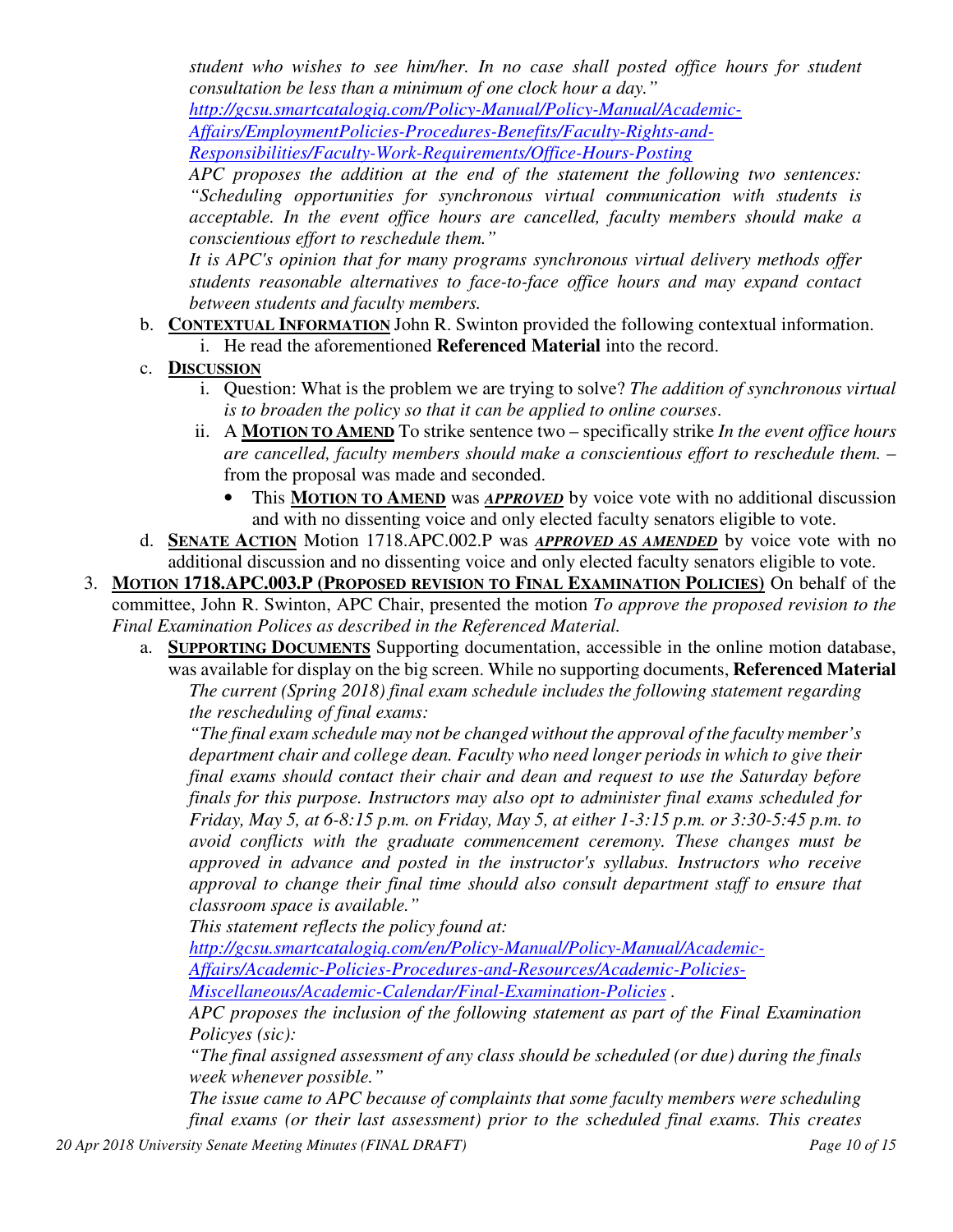*pressure on students who claim to need the extra time to fully assimilate all of the material and potentially creates an atmosphere where studetns (sic) expect to be done with classes prior to the end of the final exam period. Therefore, APC concludes that there should be clear policy concerning the expectations that the final course assemsemnts (sic) be given during the final exam period whenever possible.* 

- b. **CONTEXTUAL INFORMATION** John R. Swinton provided the following contextual information.
	- i. He read the aforementioned **Referenced Material** into the record.
	- ii. He noted that for the Academic Policy Committee, there was a split vote on this proposal with 6 favoring and 3 not favoring.

## c. **DISCUSSION**

- i. One concern is the short turnaround between the administration of final exams and the date that grades are due. Thus for some faculty, a final assessment might be due earlier than the final exam period to facilitate ample time for the faculty member to grade the assignment.
- ii. Some students favor fewer final exams to take during the final exam week and welcome early administration of a final exam.
- iii. Early finishers cause other courses challenges sometimes faculty hear that their course is the only one to give a final during the final exam week and that all other courses taken by the student had early final exams.
- iv. Internships typically have no final exam.
- v. There aren't always final assessments for practicums.
- vi. Some courses don't have an exam but rather use the final exam period during the finals week for presentations.
- vii. One reading of the proposal in my opinion is "If you give a final exam, then schedule that final exam in a manner consistent with the final exam schedule."
- viii. In my opinion, there is almost certainly no one-size-fits-all policy statement that could be made to govern final exams for all courses.
- ix. The course syllabus is a contractual agreement between faculty members and their students.
- x. I've always thought the final exam period was part of the required contact hours to comply with accreditation requirements – is the final exam part of the required contact hours? (There was no response to this question.)
- xi. Is there a student voice on this? The last two Student Government Association Presidents expressed concern to the Provost about early final exams.
- xii. The words *whenever possible* in the proposal might be used to justify noncompliance as the faculty member could take the position *it simply wasn't possible to do it for this course*.
- xiii. I am not ready to vote on this motion as I need to check with my department colleagues as they are my constituency.
- xiv. A **MOTION TO POSTPONE DEFINITELY** *To postpone further consideration of this motion until the 21 Sep 2018 university senate meeting* was made, seconded, and *APPROVED* by voice vote with no additional discussion and with no dissenting voice and only elected faculty senators eligible to vote.
- d. **SENATE ACTION** See item 3.c.xiv under **NEW BUSINESS**.

## **COMMITTEE REPORTS**:

1. **ACADEMIC POLICY COMMITTEE** (APC) – John R. Swinton

*Officers: Chair John R. Swinton, Vice-Chair Rodica Cazacu, Secretary Catrena Lisse*

a. **Meeting** APC met on 30 Mar 2018 from 2:00pm to 3:15pm. Beyond the three motions considered earlier during this meeting, the following topics were discussed.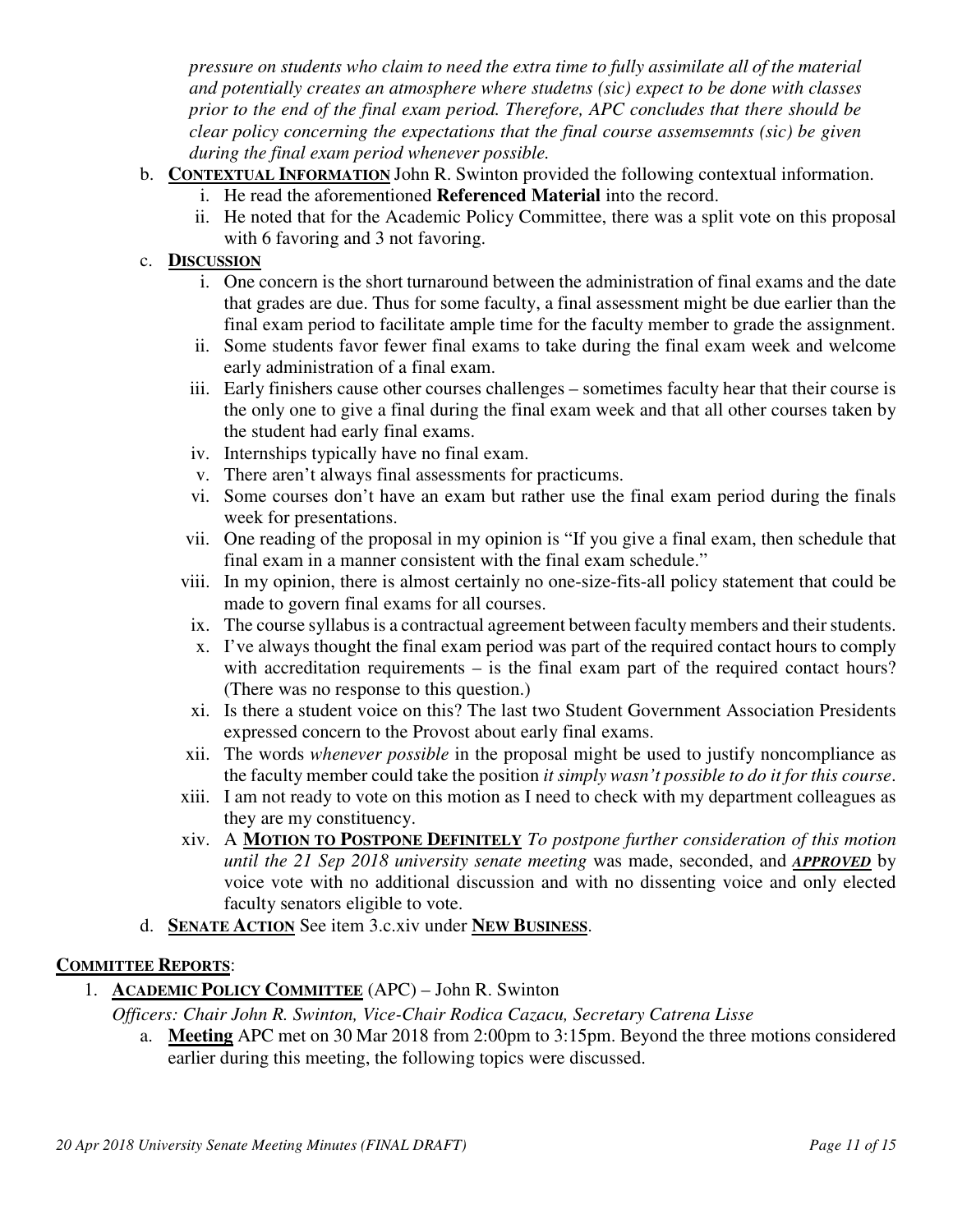- i. **Make Up for University Closures** No additional policy is offered at this time. Individual units should be encouraged to have an actionable plan in the case of an extended university closure. Because needs of units vary, plans should be tailored to individual unit needs.
- ii. **Report on Academic Calendar** The Leadership team has informed APC (through its committee chair) that they have accepted a final version of the Academic Calendar for the fall 2019/ spring 2020 and fall 2020/ spring 2021 semesters, which is attached to these minutes as a supporting document with file name *AY 19-21 Academic Calendar Final Draft 1-6 Starts.docx*.

# iii. **Topics for the 2018-2019 APC**

- 1) Consideration of Student Disruptions Policy in conjunction with SAPC.
- 2) Consideration of inclusion of statement concerning course material that might accompany required BOR statements about cost of materials. Perhaps limiting information about cost might become misleading to students and influence faculty members in a way that might bias the quality of the course material they choose.

# 2. **EDUCATIONAL ASSESSMENT AND POLICY COMMITTEE** (EAPC) – Lyndall Muschell

*Officers: Chair Lyndall Muschell, Vice-Chair Angel Abney, Secretary Angela Criscoe* 

- a. **Meeting** EAPC met on 30 Mar 2018 from 2:00pm to 3:15pm. The following topics were discussed.
	- i. **Annual Reports** EAPC members met to discuss the compilation of the Annual Report for CAPC and EAPC. The reports will be circulated to the committee members for review, then finalized for submission to ECUS.
	- ii. **Certificates of Recognition** were distributed to committee volunteers and appointees to honor their service.

## 3. **SUBCOMMITTEE ON CORE CURRICULUM** (SoCC) – Brandon Samples

*Officers: Chair Brandon Samples, Vice-Chair Vacant, Secretary Kay Anderson* 

a. **No Report** When Brandon Samples extended regrets as he was unable to attend this meeting, he indicated that SoCC has nothing to report.

## 4. **EXECUTIVE COMMITTEE OF THE UNIVERSITY SENATE** (ECUS) – Nicole DeClouette

*Officers: Chair Nicole DeClouette, Vice-Chair Alex Blazer, Secretary Craig Turner*

- a. **Meeting** ECUS met on 30 Mar 2018 from 2:00pm to 3:15pm. The following topics were discussed.
	- i. **Proposed Revisions to the University Bylaws** A set of proposed revisions to the university senate bylaws was submitted by ECUS as a motion and received its second reading earlier during this meeting.
	- ii. **Institutional Statutes**
		- 1) President Dorman has signed the motion to revise the Institutional Statutes and the Chancellor has been copied.
		- 2) The revised Institutional Statutes are now in effect and have been posted on the university electronic presence, specifically on the Green Page as linked in the Statutes entry in the Policies, Procedures and Practices Manual.
	- iii. **ECUS Annual Report** Members of ECUS reflected on what worked well, what did not work well and discussed recommendations for next year's Executive Committee.
	- iv. **Foundation Account** On 11 Apr 2018, Nicole DeClouette filed the paperwork necessary to authorize Monica Starley and Jen Yearwood as signature authorities for the university senate foundation account.
	- v. **Recognitions**
		- 1) Certificates for volunteers and non-senators were distributed to standing committee chairs to be awarded at the 30 Mar 2018 committee meetings.
		- 2) Certificates for university senators ending their terms as well as university senate leaders were awarded earlier during this university senate meeting.

# vi. **Proposed Revision to ECUS Composition**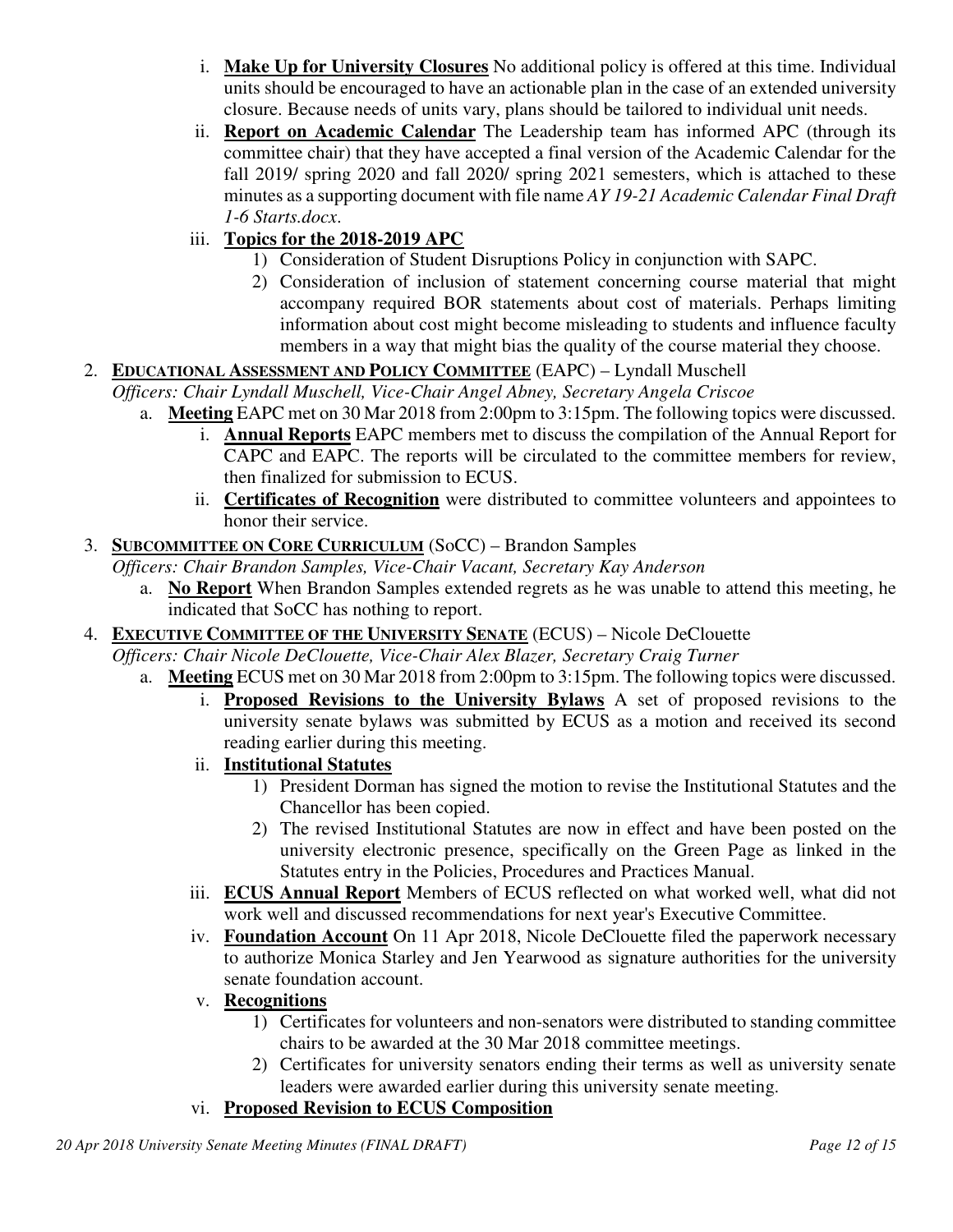- 1) A proposal to amend the composition of ECUS to be university senate officers and standing committee chairs and have this modified group meet following standing committee meetings was made in spring 2017.
- 2) Consideration of this proposal was postponed until the completion of the first round of proposed revisions to university senate bylaws that focused on addressing the charge from President Dorman to bring university senate bylaws in compliance with the higher order documents (both BoR Policy and Institutional Statutes).
- 3) At the 30 Mar 2018 meeting of ECUS with Standing Committee Chairs, committee chairs brought feedback from their respective committees, and this group deliberated on the proposal. Ultimately, a **MOTION** *To maintain the current composition of ECUS and to maintain the current practice of ECUS and ECUS-SCC meetings* was made, seconded and adopted with no dissenting voice.
- 4) The interested reader is directed to the minutes of the 30 Mar 2018 meeting of ECUS with Standing Committee Chairs for additional details on this deliberation.
- 5. **SUBCOMMITEE ON NOMINATIONS** (SCoN) Alex Blazer

*Officers: Chair Alex Blazer, Secretary Craig Turner, No Vice-Chair position for this committee.*

- a. **Report** The Subcommittee on Nominations reports the following.
	- i. Slate of Nominees 2018-2019: The 2018-2019 Slate of Nominees will be shared at the upcoming Organizational Meeting of the 2018-2019 University Senate scheduled for 3:30pm to 4:45pm on Friday, 20 Apr 2018.
- 6. **FACULTY AFFAIRS POLICY COMMITTEE** (FAPC) David Johnson

*Officers: Chair David Johnson, Vice-Chair Ashley Taylor, Secretary Sarah Handwerker*

- a. **Meeting** FAPC met on 30 Mar 2018 from 2:00pm to 3:15pm. The following topics were discussed.
	- i. **Emeritus Form** FAPC concluded that the current Emeritus Application Form does not need any alteration. This Emeritus Application Form is accessible (with unify credentials) https://intranet.gcsu.edu/system/files/users/matthew.buchanan%40gcsu.edu/Emeritusformjune2014.pdf
	- ii. **Annual Report** FAPC members shared both recommendations and reflections for inclusion in the FAPC annual report, specifically with regards to recommending the 2018- 2019 FAPC follow up on the Peer Teaching Evaluation Pilot Program and the shorter Student Opinion Survey.
- 7. **RESOURCES, PLANNING AND INSTITUTIONAL POLICY COMMITTEE** (RPIPC) Diana Young

*Officers: Chair Diana Young, Vice-Chair Donna Bennett, Secretary Courtney Manson* 

- a. **Meeting** RPIPC met on 30 Mar 2018 from 2:00pm to 3:15pm. The following topic was discussed. i. **Internal Salary Study** Guest Russ Williams (Senior Director of Budget Planning & Administration) shared information about reports developed by his office regarding internal salary comparisons by rank, college, and department. RPIPC discussed with Russ the challenges of conducting an internal salary study for both faculty and staff, the need for data quality and integrity, a timeline for analysis, and what data points should be examined. There was general agreement that an internal salary study is overdue, should be undertaken at regular intervals, and should include gender as well as other diversity data. The committee expects to pick up this topic again next year.
- 8. **STUDENT AFFAIRS POLICY COMMITTEE** (SAPC) Emily Gomez
	- *Officers: Chair Emily Gomez, Vice-Chair Wanda Johnson, Secretary Simplice Tchamna-Kouna*
		- a. **Meeting** SAPC met on 30 Mar 2018 from 2:00pm to 3:15pm. The following topics were discussed.
			- i. **ECUS Composition Revision** SAPC voted unanimously in favor of keeping ECUS and ECUS-SCC meetings separate.
			- ii. **Multi-Cultural Involvement** SAPC met with Stacey Milner, Director of the GC Cultural Center, to ask how SGA can be more involved.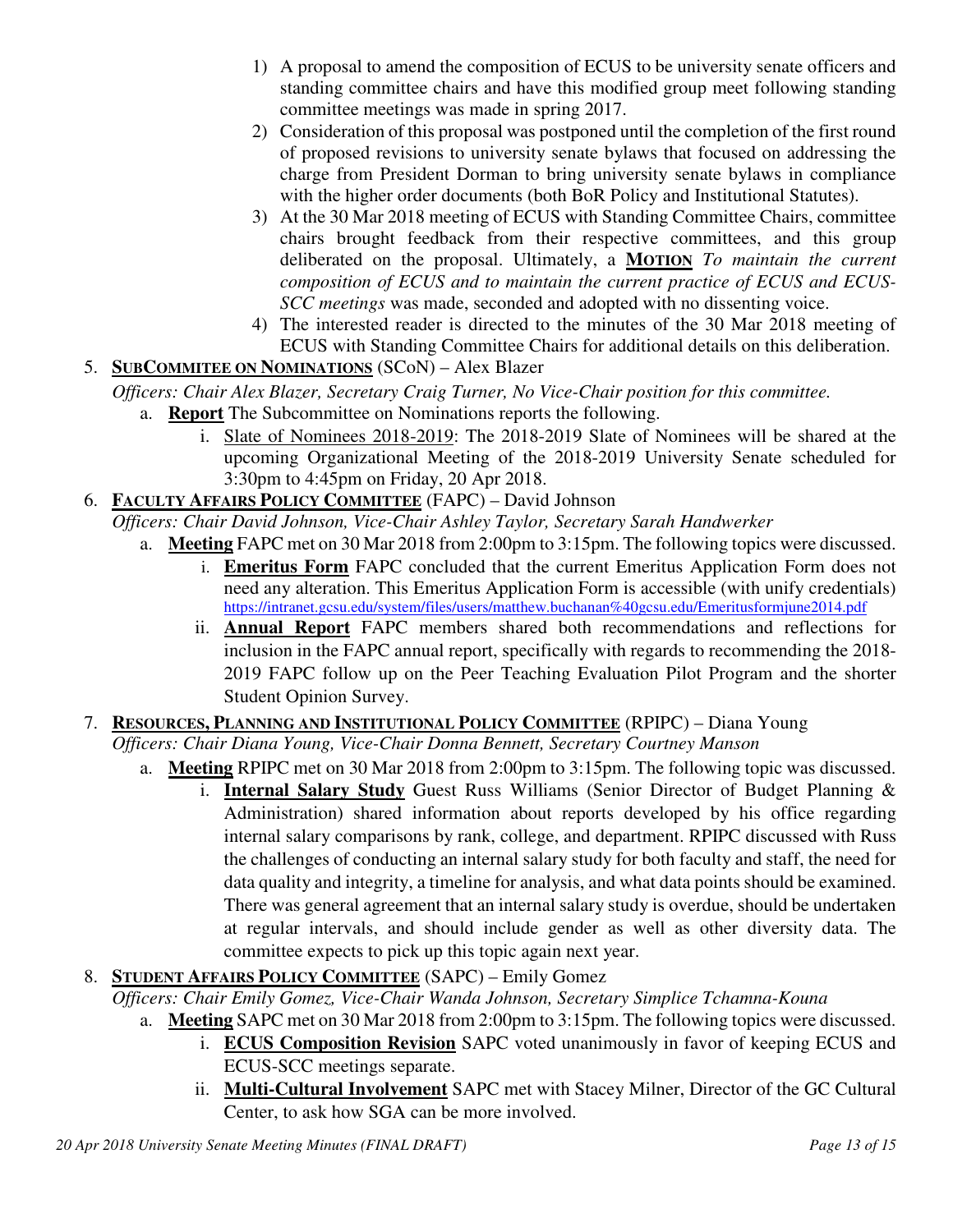- 1) Suggested SGA be more involved in multi-cultural events, to have more of a presence beyond at election time.
- 2) Multi-Cultural clubs need more student activity fee funding to bring in speakers, host workshops, etc.
- iii. **Transgender Challenges** SAPC met with Melissa Gerrior, Director of Women's Center, and Joanna Schwartz, Professor of Marketing, to discuss the process transgender students go through to change their email and Bobcat Cards to their preferred name.
	- 1) Last week, the Registrar's Office put out a form for students to indicate their preferred names for Bobcat Cards and email addresses. This will be helpful for transgender students among others, but there is still a problem with names not being changed on academic course rosters and in Georgia View. Transgender students are essentially outed on the first day of class when they are called by their "dead name."
	- 2) SGA can help by communicating about the form to transgender students who ask, and also by asking the people in charge of D2L (after finding out who they are) if they can change names for students who ask. Considering there are a small number of students who need this done, it shouldn't be a huge burden.

# 9. **STUDENT GOVERNMENT ASSOCIATION** (SGA) – Mike Muller

*Officers: President Mike Muller, Vice President Matthew Jones, Secretary Kenneth Adams, Treasurer Sarah Smith* As SGA President Mike Muller had extended *Regrets* and was unable to attend this meeting, there was no SGA Report provided orally. The following is the written report submitted by SGA President Mike Muller for inclusion in these minutes.

- a. **Transition** The Student Government Association is currently finishing the semester and beginning transitions for the next academic year, with only one more SGA Senate meeting left.
- b. **Allocations** The Student Activities Budget Committee has finished deliberations for the allocation of next year's fees, and will be submitting those proposals once a resolution is decided on within the next week to determine a substantial change.
- c. **End of Year** The end of the year reports will be put on the SGA website in the coming weeks.

# **ANNOUNCEMENTS/ INFORMATION ITEMS**:

# 1. **UNIVERSITY CURRICULUM COMMITTEE (UCC) UPDATE** – Lyndall Muschell (UCC Chair)

- a. **Business Items** There are no business items to report since the UCC has not met since the last meeting of the University Senate.
- b. **Calendar of Upcoming UCC Meetings**
	- i. 23 Apr 2018, 2:30 4:00, Parks 301
	- ii. During the 2018-2019 academic year, the UCC will meet at the times designated in the 2018-2019 Governance Calendar.

**OPEN DISCUSSION:** Nicole DeClouette invited open discussion from the floor. There was none.

## **ADJOURN**:

- 1. **ATTENDANCE AND THE SIGN-IN SHEET** Nicole DeClouette requested that each individual present at the meeting sign the university senator attendance sheet or guest sign-in sheet on their way out if they hadn't already signed in.
- 2. **MOTION TO ADJOURN** As there was no further business, a motion to adjourn was made, seconded, and approved. The meeting was adjourned at 3:05 p.m.
- 3. **COMMITTEE ANNUAL REPORTS** To comply with the university senate bylaws, note that the committee annual reports for the 2017-2018 academic year are due on Friday, 11 May 2018 and will be posted at the